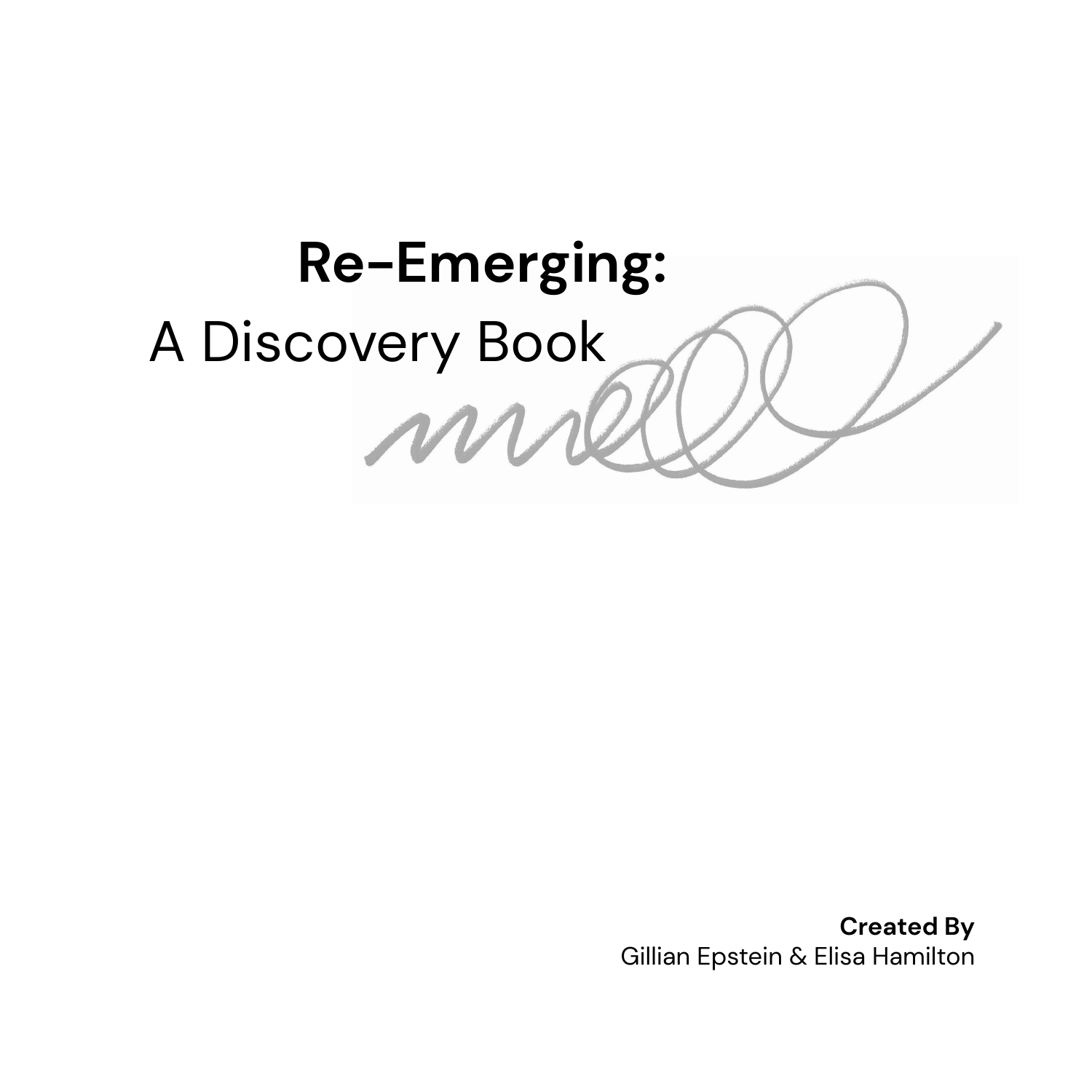#### **Who We Are**

[Elisa Hamilton](https://www.elisahhamilton.com/) is a socially engaged multimedia artist and faculty member in the Media Design MA program at Emerson College. She creates inclusive artworks and community-centered programs that emphasize shared spaces and the hopeful examination of our everyday places, objects, and experiences.

[Gillian Epstein](https://www.olin.edu/faculty/profile/gillian-epstein/) is the Writing Initiatives Specialist at Olin College of Engineering. She cultivates writing and storytelling across curriculum and across communities, with a focus on amplifying a diversity of voices to build insight, empathy and connection.

#### **Our Shared Purpose**

We originally met through a grant from Olin's [Sketch Model](https://www.olin.edu/collaborate/sketch-model/) program, and instantly connected through our shared belief that everyone has stories and everyone can share them. Our ongoing work together seeks to inspire others to explore stories embedded in everyday life and to provide approachable and creative ways to share these stories and foster connection to one another.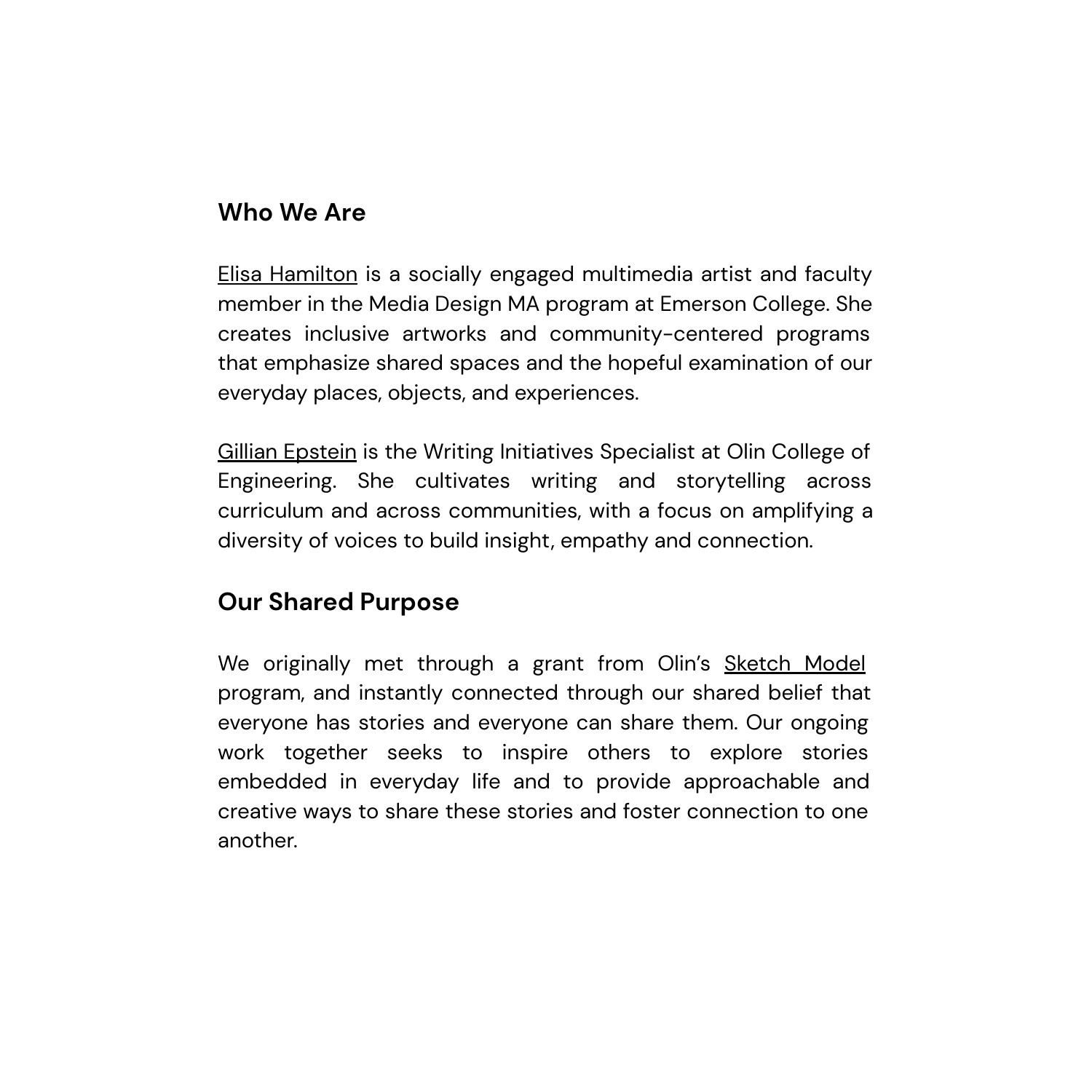#### **Why We Made This**

When we re-emerged from the COVID-19 pandemic to collaborate in person again, we couldn't dive into project development without first taking time to catch up. But where to begin? We asked each other big questions: "What's different?" "What did you notice?" "How did you change?" And with these questions, we realized we needed a way to reflect on our own experiences and process our answers.

And so, *Re-Emerging: A Discovery Book* was born. With this book, we aim to create a space that each of us can use to reexamine our self and our context as we come out of the isolation of the pandemic. We hope these prompts can provide helpful inspiration for moving forward with self-discovery not just at this particular pandemic moment in time, but any time when someone is re-emerging from a seismic life event or change.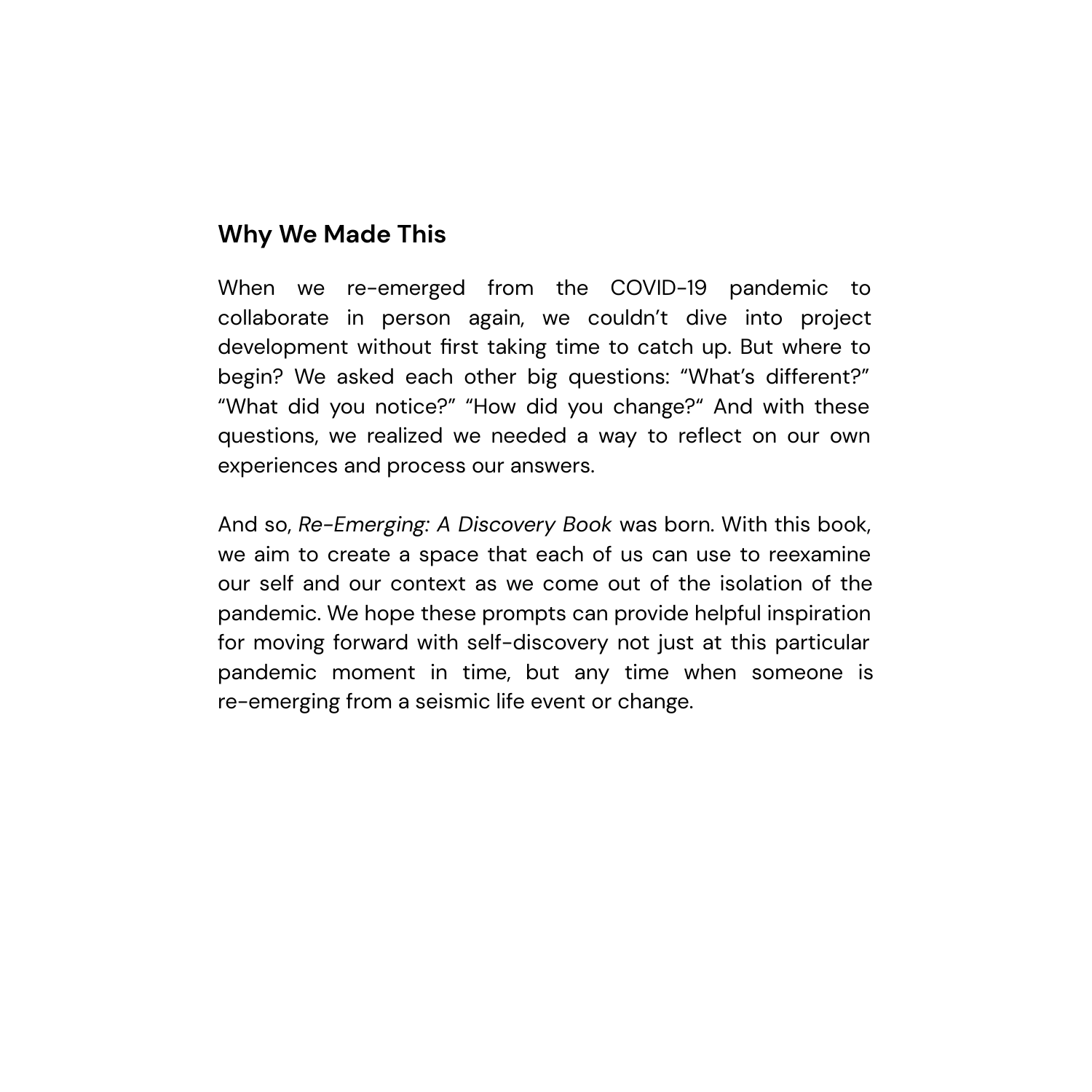#### **How to Use This Book**

This discovery book is designed for individual use, without group sharing. However, it could also be a place to explore your own thoughts before engaging in our communal *Re-Emerging Together: An Activity.*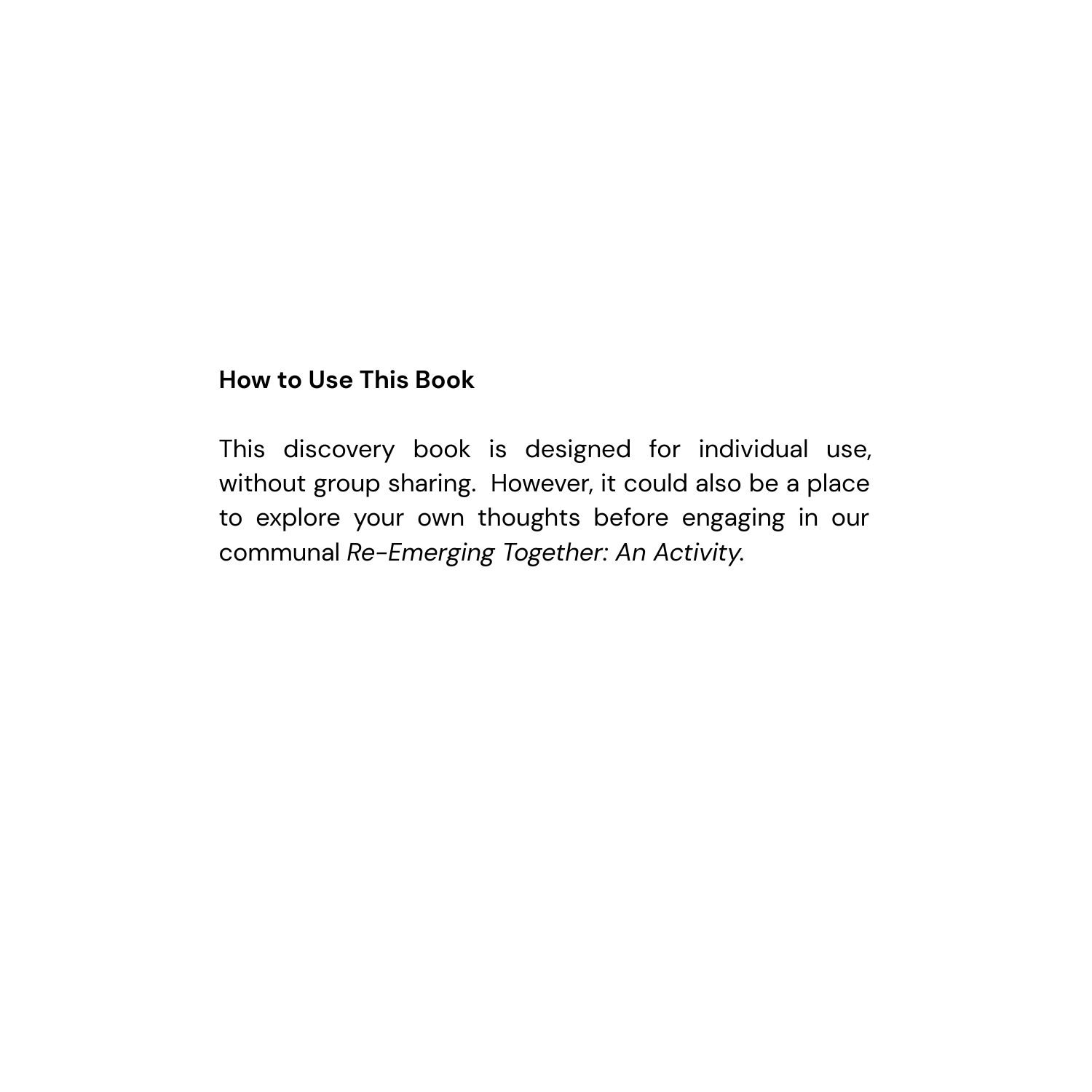## **What have you discovered about yourself?**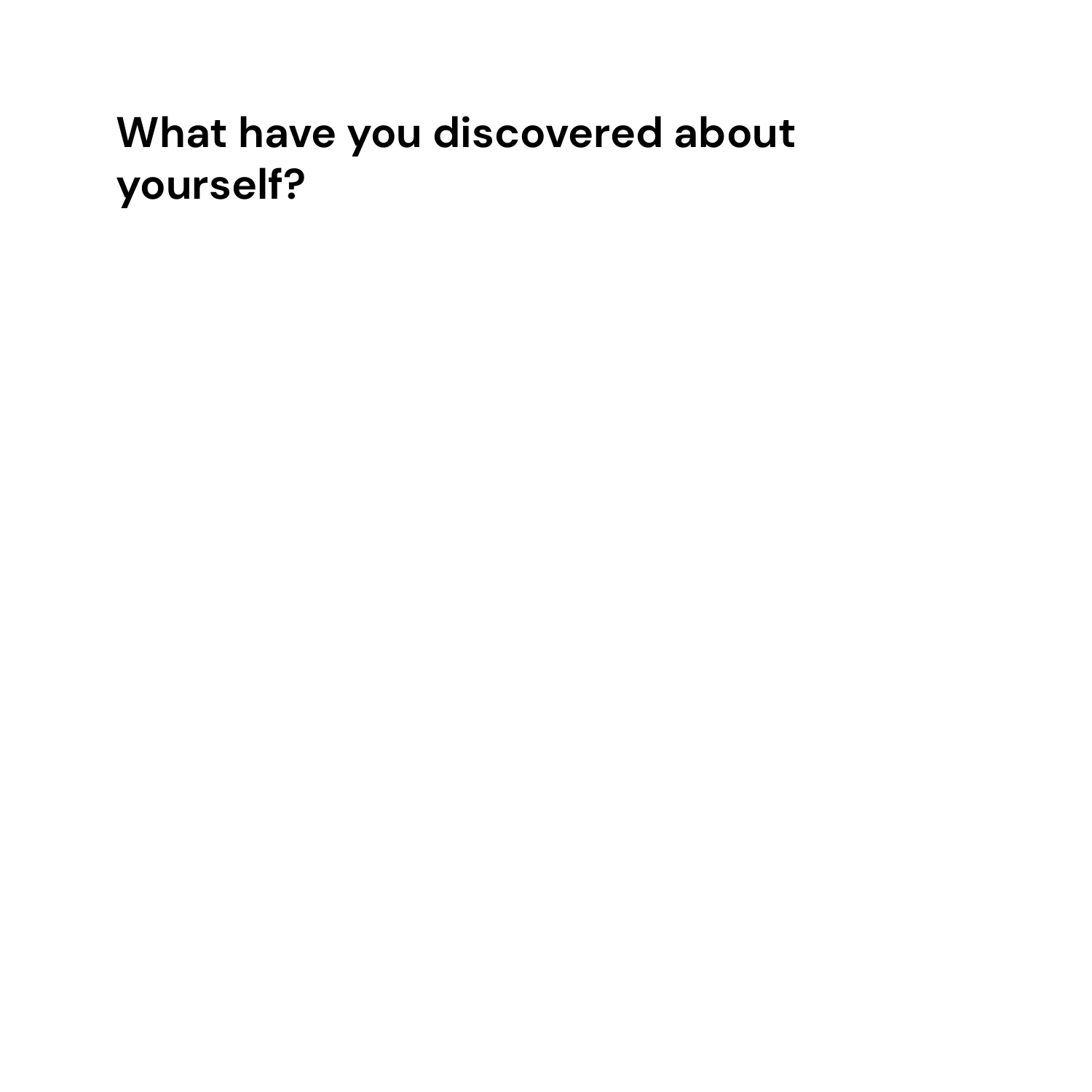## **What have you discovered about your tolerance for risk?**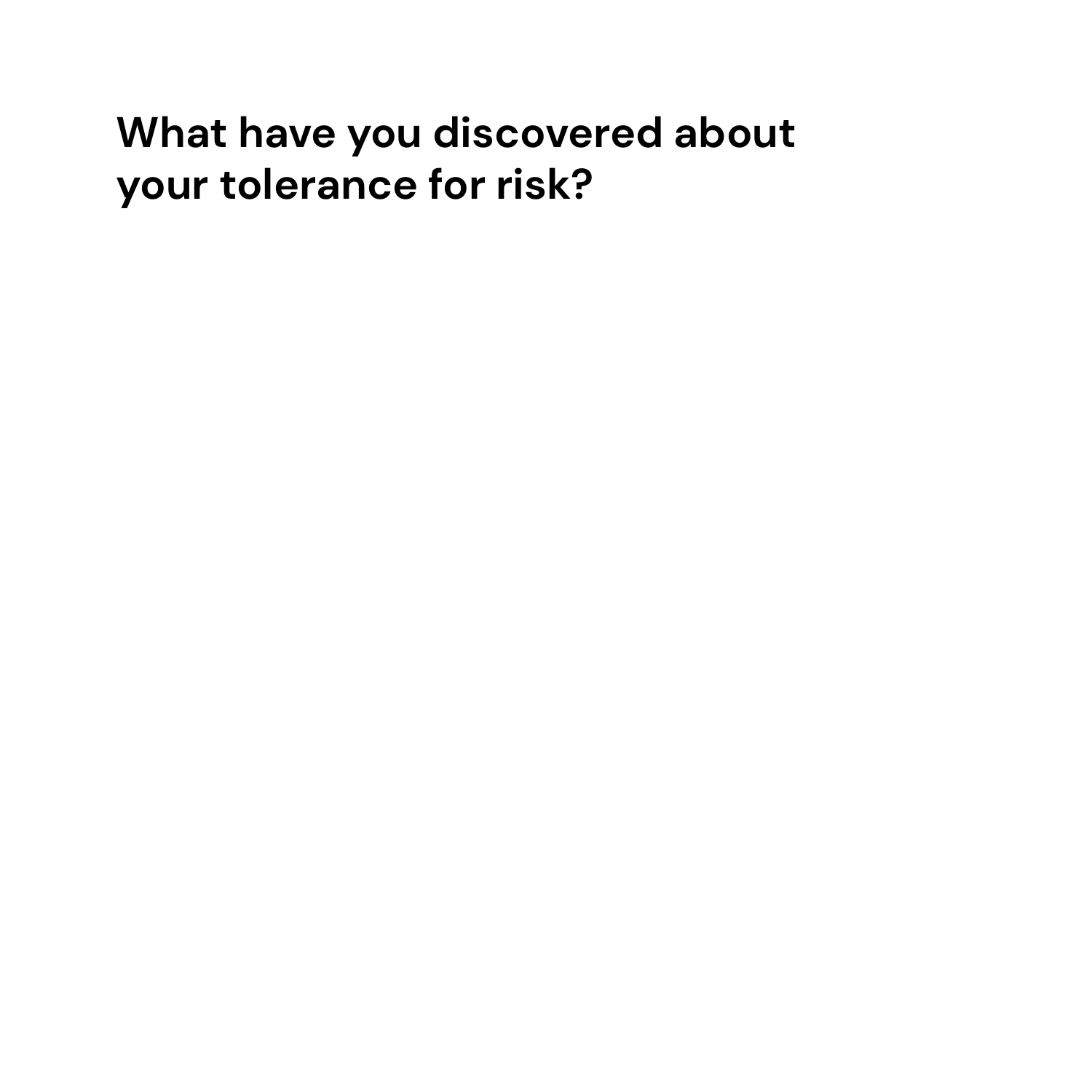## **What have you discovered about your tolerance for solitude?**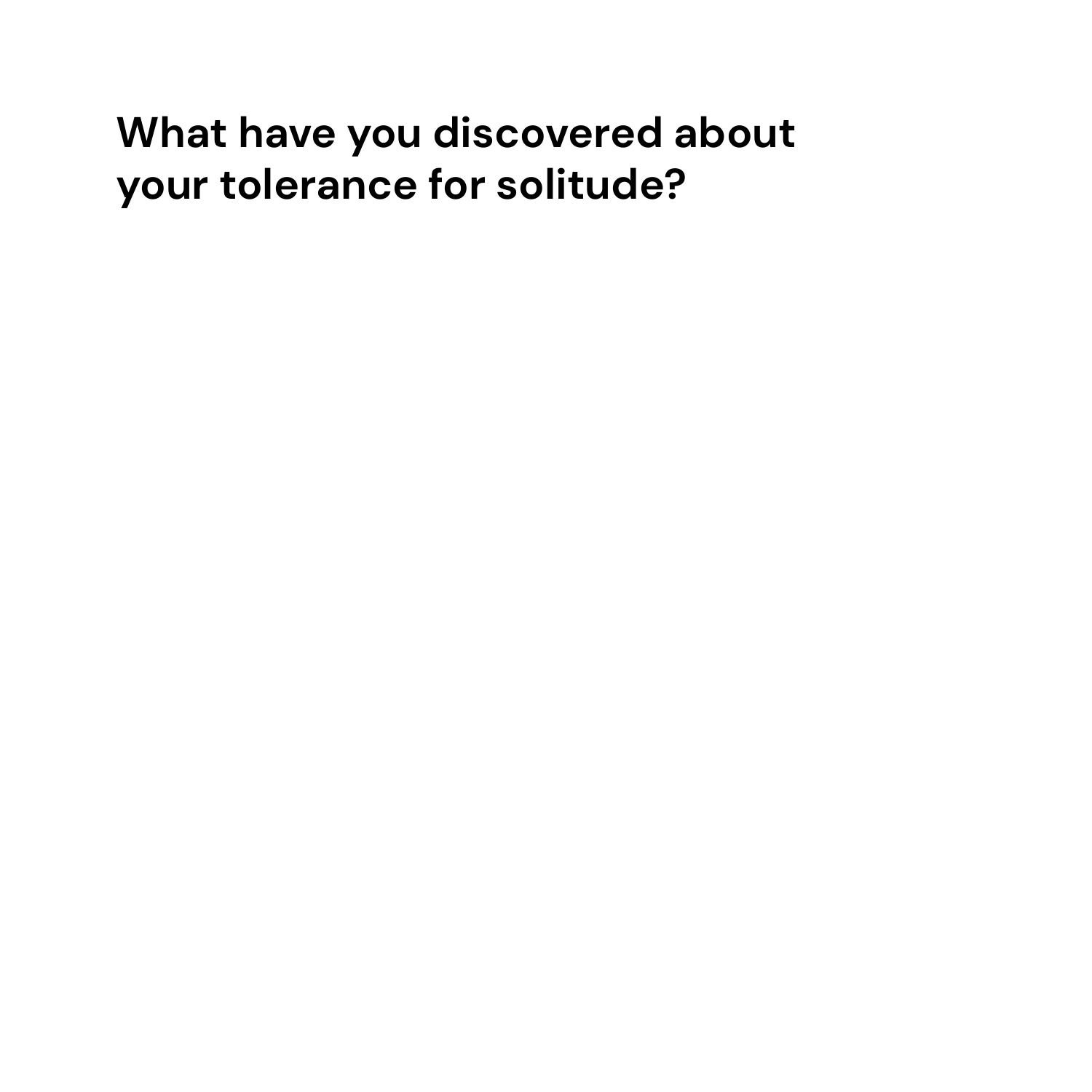## **What have you discovered about your past self?**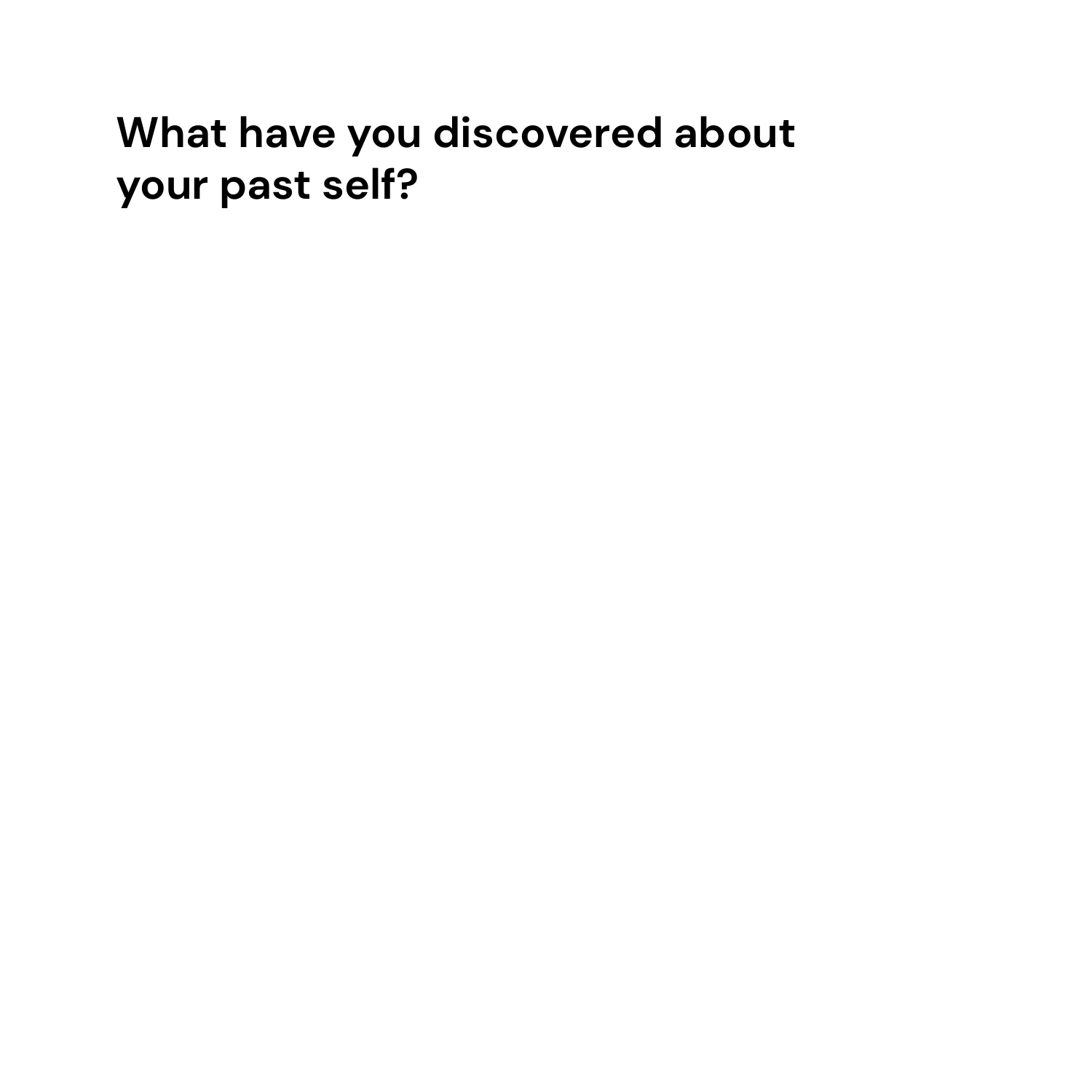# **What have you discovered about your hopes?**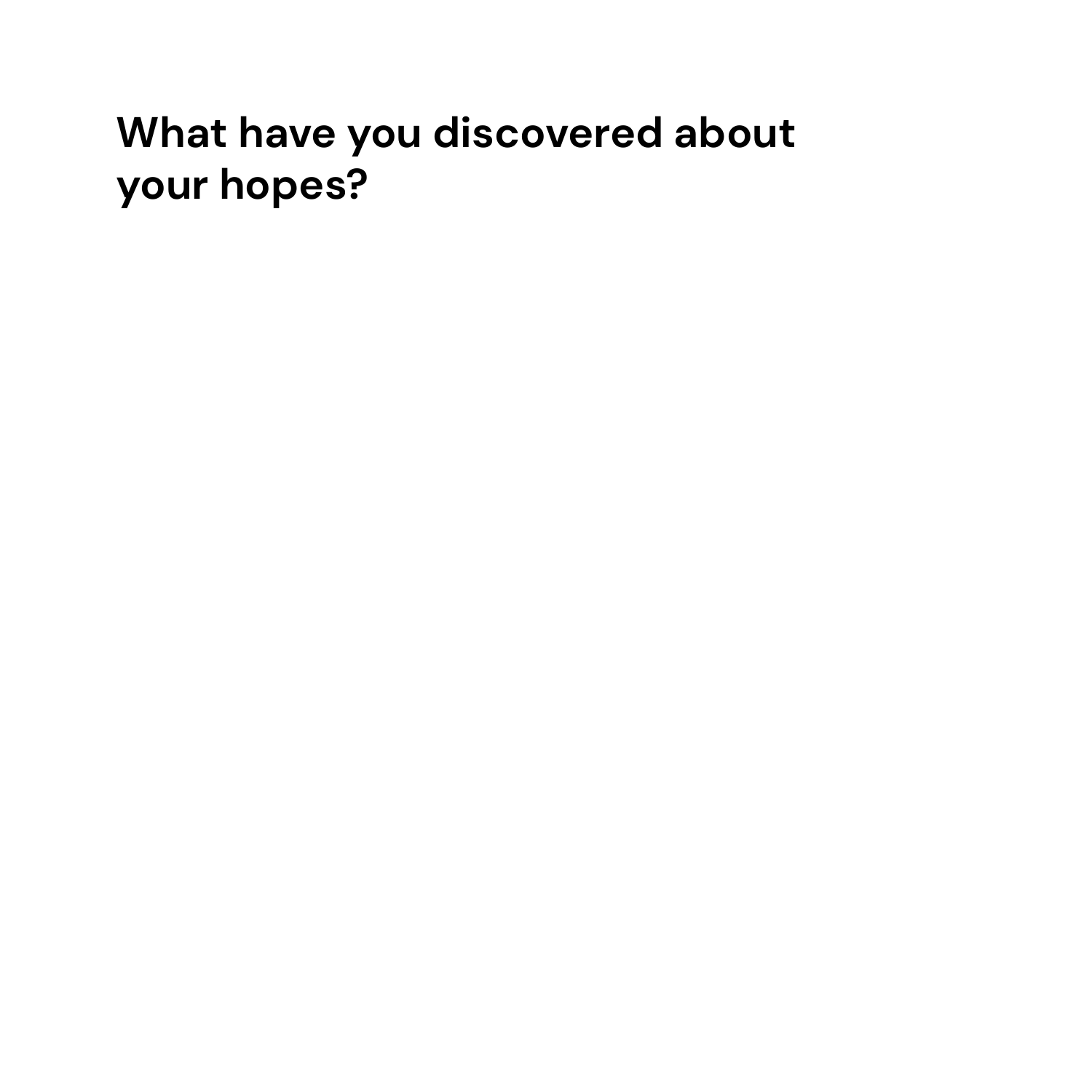**What discoveries do you want to leave behind, and what discoveries do you want to carry with you into the future?**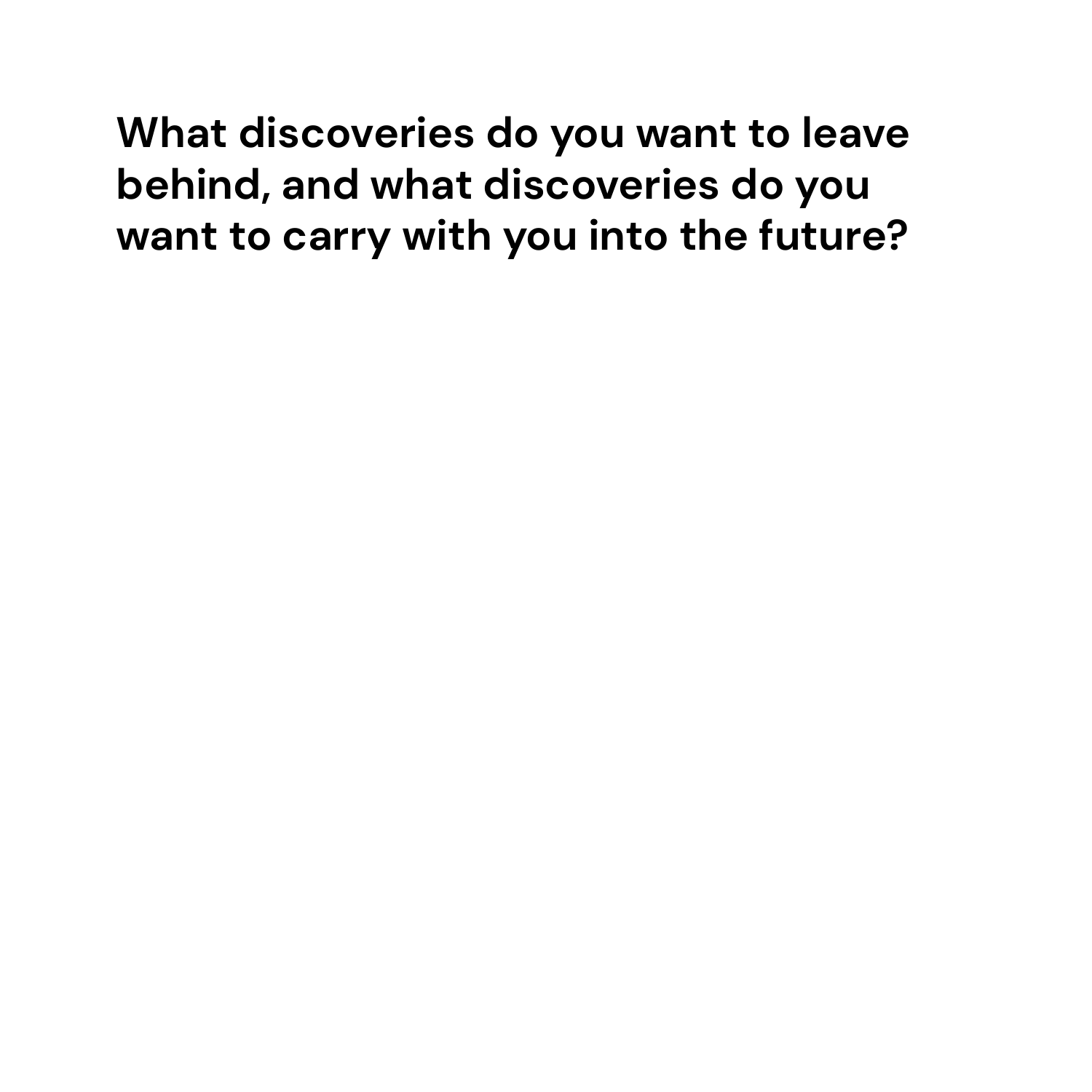**Sit with the discoveries that you want to take with you. When you're ready, transcribe those discoveries into one-sentence intentions.**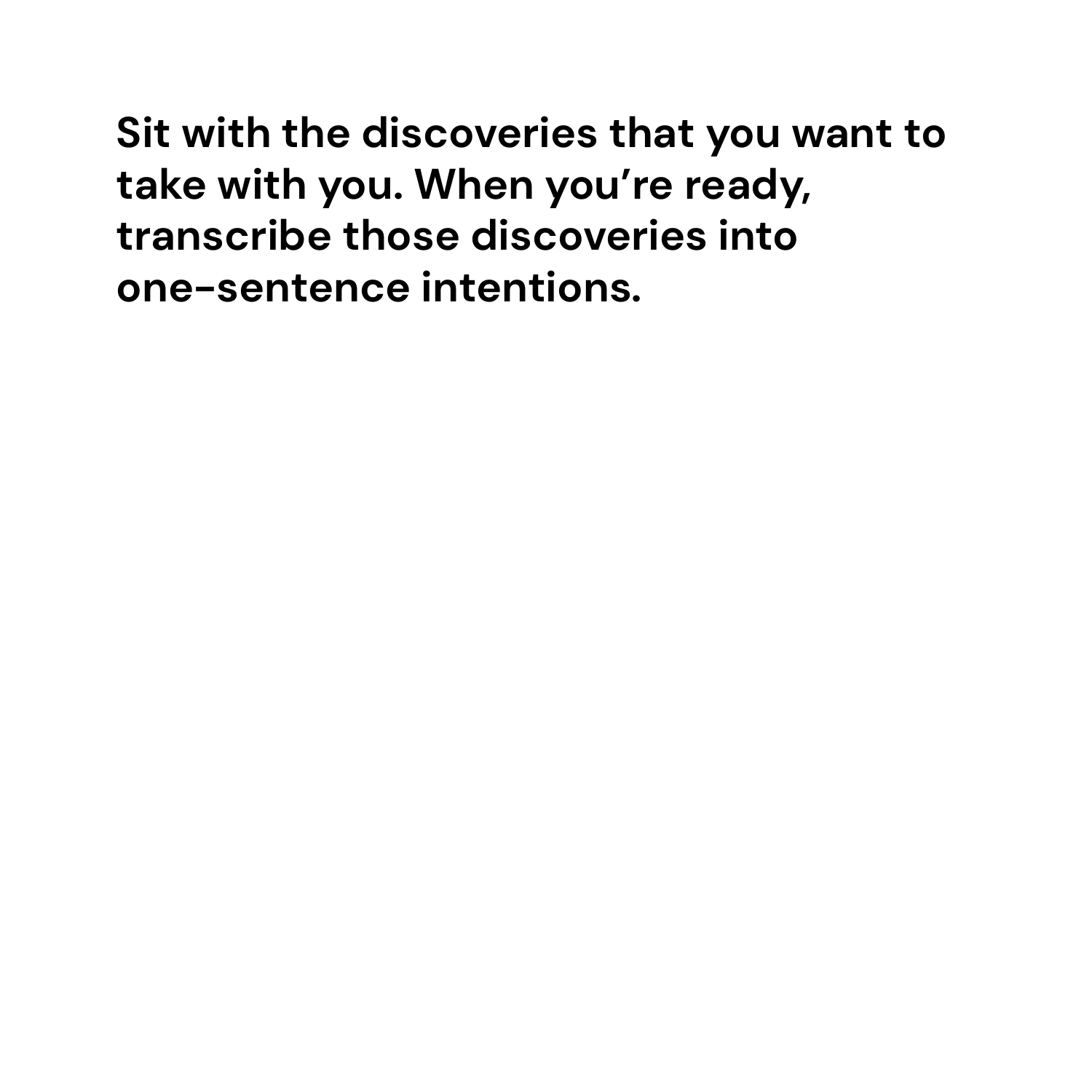## **Now, distill each of your intentions down to a single word.**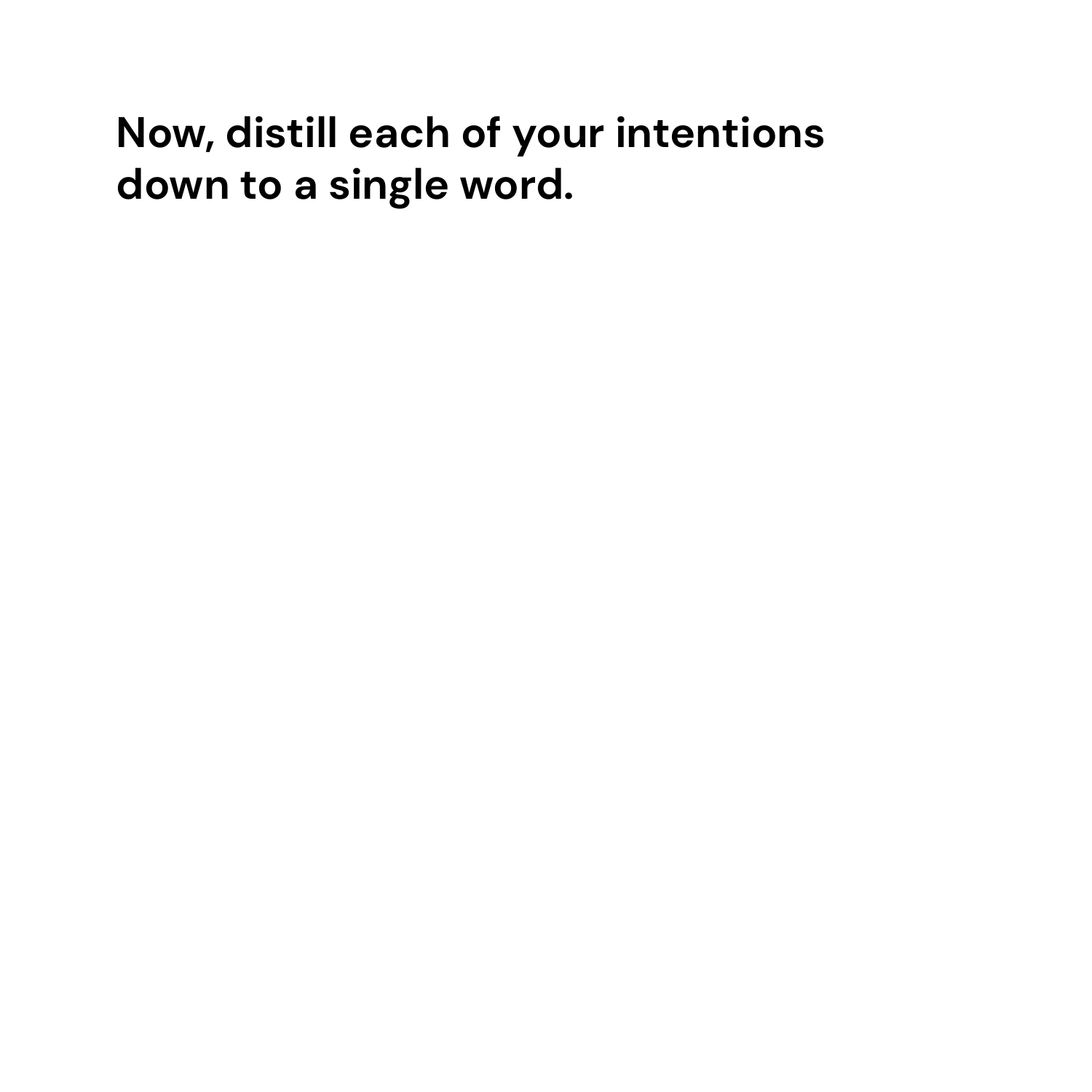**Write your words here and cut them out. Put your words in a place that you will see them often; and/or, keep your words in a place where you can physically carry them with you.**